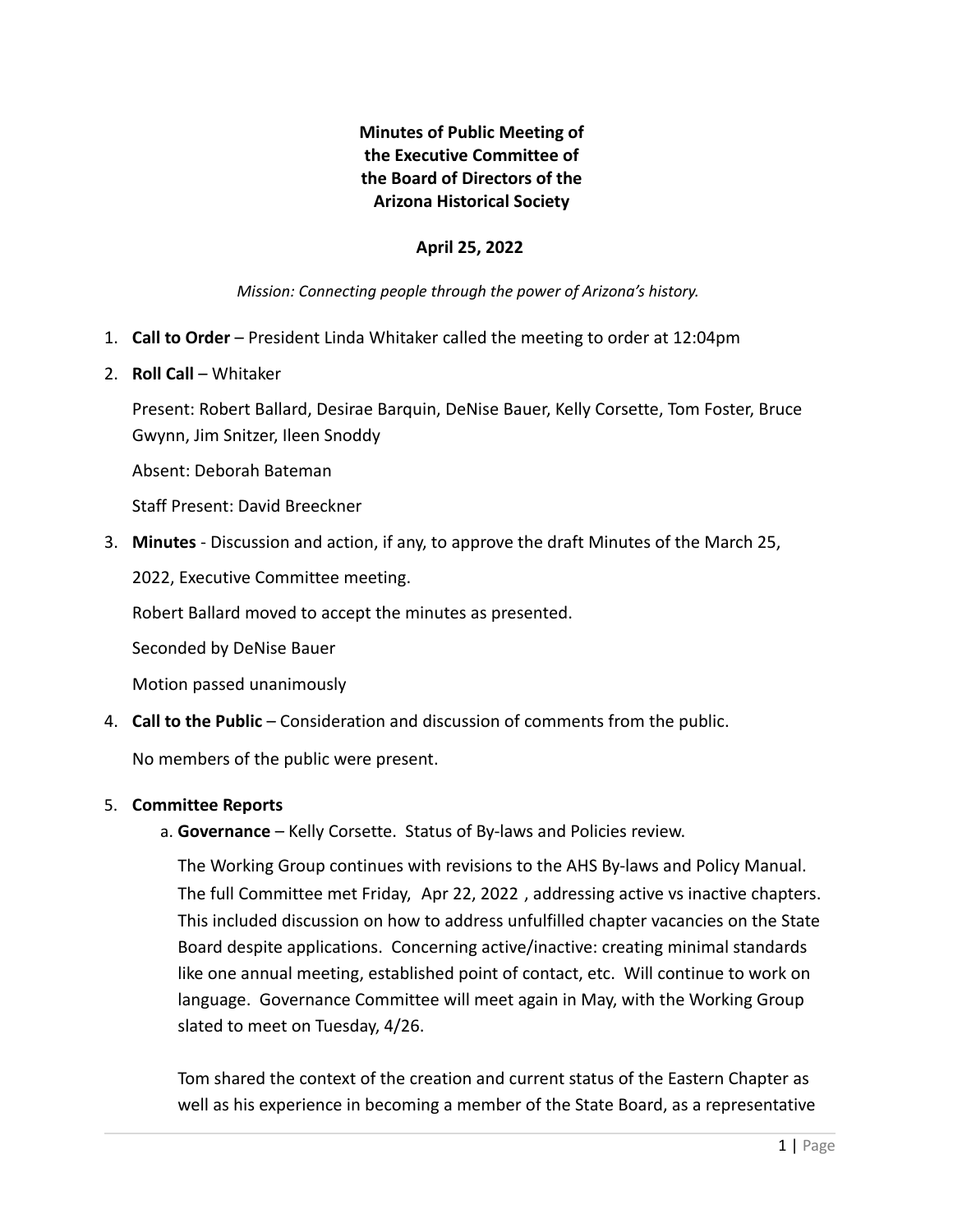of an inactive chapter. He will attempt to reconstitute the Eastern board to comply with a minimum set of guidelines (e.g. annual meetings). Energy is still there, and he believes Eastern to be most "active of all inactives" via responsive communication.

Kelly: Central Chapter has strong chances at active status. Plans to recruit new Board members include joint outreach with AHS in appeals to local membership. Policy updates concerning chapter roles were well received.

b. **Finance** – Jim Snitzer. The annual Budget carryover and reserves. Jim shared screen to display an updated draft FY23 budget. Jim reviewed the budget, estimating minor shortfalls in revenue (48% of 66% Feb YTD) but highlighting AHS projects to be under budget for FY22 (58% of 66% Feb YTD). Carryover of unappropriated funds was \$3.7m in reserve at FY22 start, but budgeted to end at \$3.4m due to FY22 as planned deficit budget. FY23 is likewise designed. He stressed the need for additional funds from reserves to support necessary investment in staff.

Jim turned the report to David Breeckner to explain the proposed draft for budget increase in FY23.

David: Discussed the proposed draft for the budget. The draft includes an increase of over \$400,000 to payroll and ERE, but with an offset of \$127,000 from reasonable cuts to expenses elsewhere. Projected revenue in grants was raised by \$143,00 to offset the deficit already present in the current FY23 budget.

David discussed how the increase to payroll would be used, and how it applies to needed organizational changes at AHS. He detailed the changes to current/new positions, departments, and pay rates. He stressed the need to recognize and retain a talented staff.

Linda: what does this budget mean for sustainability in FY24 and beyond? How can we make this *not* a deficit budget, nor have to rescind pay increases later?

David: strategies include appeals for an increased budget by the legislature and ADOA (at least an update to ERE), anticipated returns on grant applications, increased revenue from facility rentals, and education programming. He highlighted improved relationships and increased cooperation with other state agencies. Jim: this is a positive story for the legislature. AHS has come a long way since critical feedback on the 2013 Sunset Audit, and can readily demonstrate its positive change. Linda: this is now already being recognized by the legislature.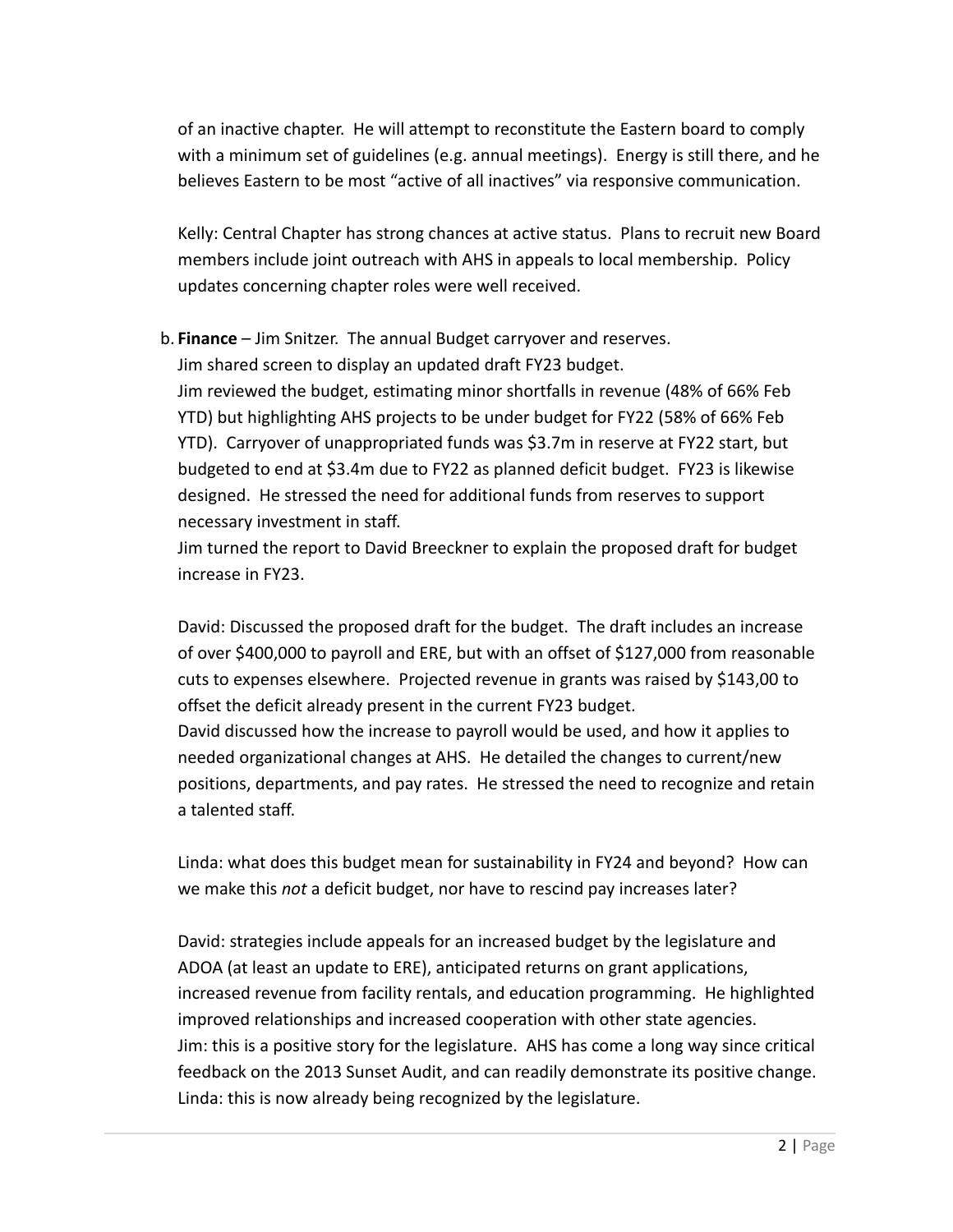David: This budget also demonstrates AHS' commitment to its future and confidence in the organization. It makes the FY24 budget proposal to the legislature a call to match AHS' internal contribution to FY23. Linda: Self investment. We are worth it.

• **Action Item**: To approve the recommended changes to FY23 budget, in support of recruitment and retention, and totaling an increase of \$279,000.

Bruce Gwynn moved to accept the minutes as presented.

Seconded by Kelly Corsette/Jim Snitzer

Motion passed unanimously.

- 6. **Director's Update** David Breeckner.
	- a. Recruitment & retention plan (see **Finance**)
	- b. Hiring status update

Grants Coordinator starts Monday; Communications Coordinator (Mars) already started at AHC; Pioneer Manager position was offered but denied and will now be reposted at approved, new hourly rate; new Yuma educator to start next month; Tucson registrar to start next month; ESA interviews to begin shortly; Development Director reposted to include Tempe OR Tucson; strong candidate identified for new Education VP.

Linda asked for clarification on discoveries from the first round of Development Director interviews.

David: interviews helped clarify and refine the scope of work and desired traits/skills. Good question: what do their first 100 days look like? Linda: Development Director is not intended to serve as Deputy Director of AHS.

c. Inter-agency MOUs: UA Press, History Convention, Cline Library (NAU)

UA Press: MOU is a publishing agreement for a limited, print book series. AHS will provide a flat production fee for each book in the series in return for publication credit. Funds for this will be drawn from a reserve account designed to support publications; the account has sufficient funds to cover the total contract cost. A 1.5% domestic and 1% international royalty is included. This agreement furthers AHS' mission to grow its publication arm beyond its own constraints.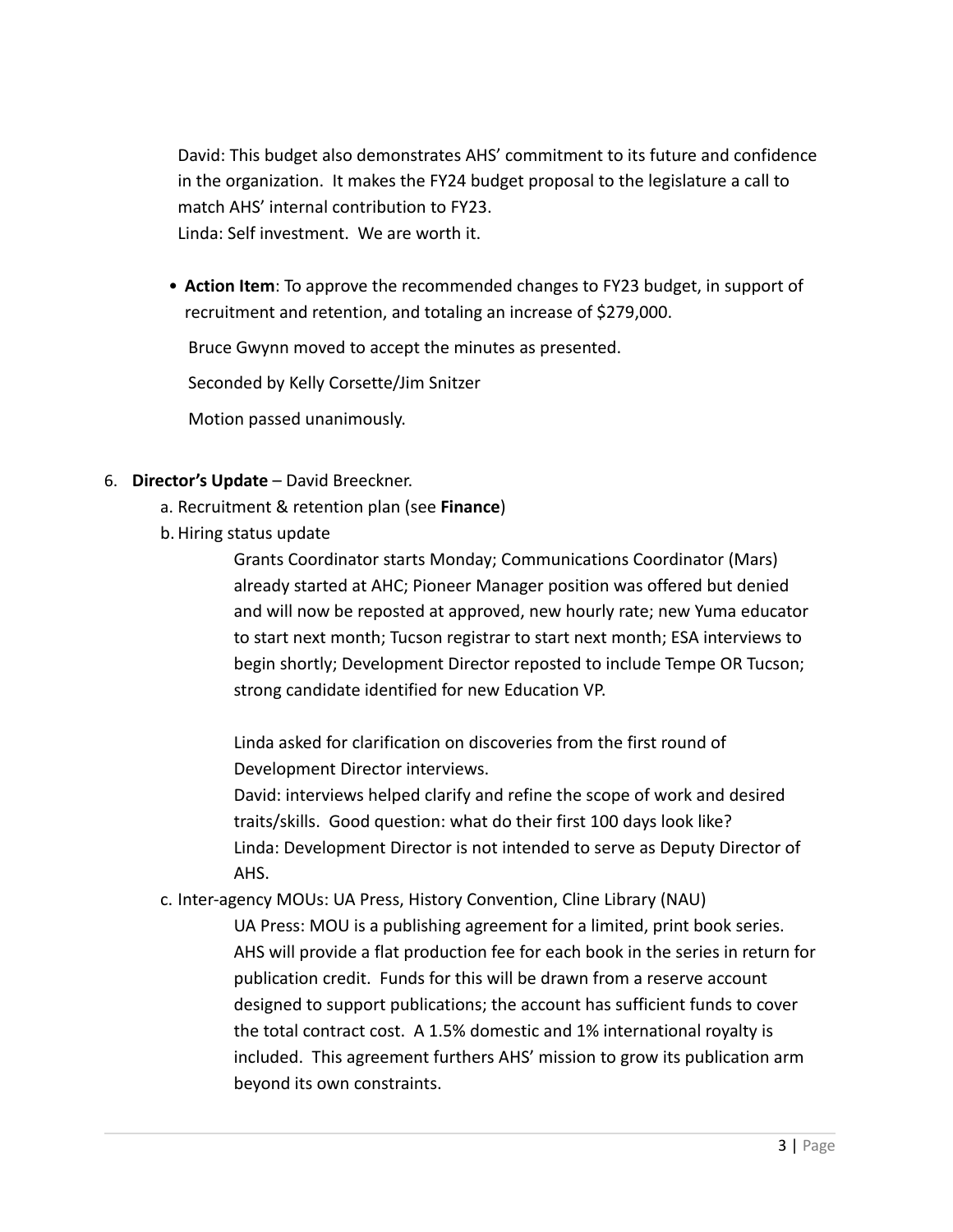The original Support Group contract between the History Convention and AHS has been withdrawn by both parties. The relationship between AHS and History Convention is not one of fundraising, but a partnership for public outreach via the convention. A partnership MOU is being pursued instead.

Cline Library MOU: David detailed the history and challenges of the past MOU with Cline Library, which expired in 2021. Cline Library has provided archival storage for AHS Flagstaff collections. Photographic and other materials have been moved to Tempe for physical processing/preservation. AHS is in discussions with Cline Library on a revised MOU. It will take time to resolve long-standing access and processing/preservation issues.

d. Support group contracts: NAPHS, YCHS, Pathfinders, Tucson

NAPHS has the updated draft of the contract and is meeting in early May to discuss. David does not anticipate having an agreed-upon contract before the start of the fiscal year (and renewal of other Support Group contracts).

YCHS no updates.

Pathfinders has not responded recently, but outside sources suggest they are likely to decline the contract. This has not been confirmed.

Linda asked about the status of AHS funds currently held by Pathfinders. David: as Pathfinders has not confirmed their refusal of the contract, the future of those funds and the viability of Pathfinders itself going forward are in question. A formal refusal to sign a contract will require planful discussion by both parties. He believes they are intimidated by imposed finance reporting obligations of the contract.

Linda: Dissolving a 501c3 is not a simple task. AHS can provide assistance if they need it.

A Tucson member has expressed interest in creating a new Tucson Support Group. They have a cohort of like-minded individuals.

e. Facilities: Pioneer Museum, Sosa-Carrillo House

There was a site cleanup of the Pioneer Museum on 4/19-4/20. Staff from Tucson and Tempe joined Flagstaff to clean, empty, and ready multiple rooms across the historic building. Improved meeting space has been cleared for NAPHS use. Follow-up action is planned to address outstanding facility issues.

Desirae: word is good from several Northern/NAPHS members on Pioneer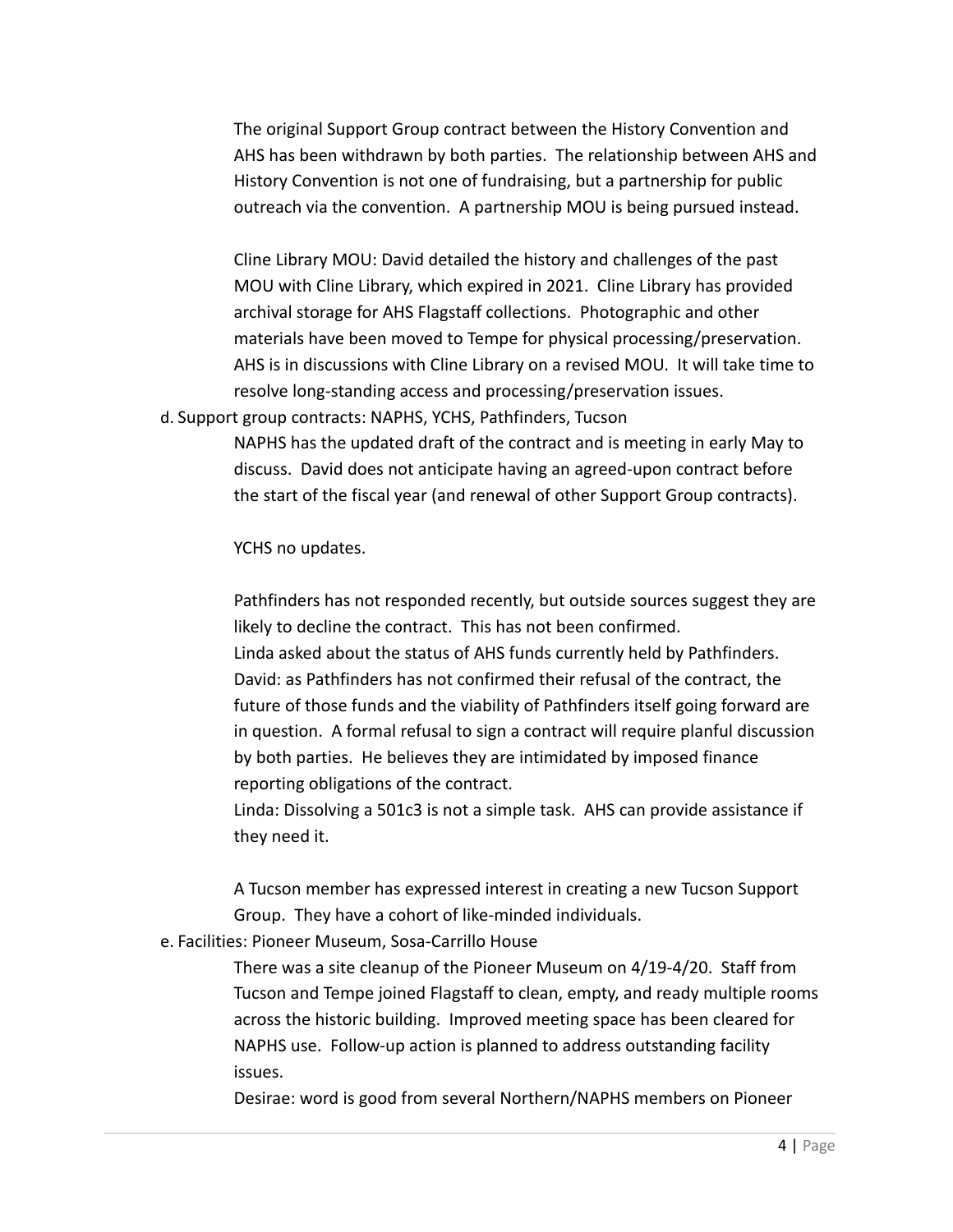work.

David is slated to meet with Michael Becherer and Fletcher McCusker at Sosa-Carrillo House on Wednesday to discuss the restoration survey. This survey will be the most complete account of the house to-date and is a useful tool for future fundraising, grant writing, and development efforts.

Implications of this survey were discussed for a possible sale to Rio Nuevo.

David: Any sale would also obligate the purchaser to complete the restoration as described/recommended in the survey. Procedurally, next steps are agreeing with Rio Nuevo on an updated sale price, then formalization of terms in coordination with Borderlands Theater and Los Descendientes. It will be the responsibility of Rio Nuevo to produce a formal offer and contract for their presentation to AHS and Rio Nuevo boards.

7. **Announcements** and other matters for consideration in future board or committee meetings.

No announcements.

Executive Committee Schedule: Noon and Virtual unless announced otherwise May 23, 2022 June 20, 2022 July 25, 2022 August 22, 2022 September 26, 2022 October 24, 2022 November 28, 2022 \*December 19, 2022 (tentative)

Upcoming AHS Board Meetings: Noon and Virtual unless announced otherwise May 27, 2022 July 29, 2022 – tentative in person at Flagstaff September 30, 2022 – Annual Board Meeting \*November 18, 2022, third Friday at noon (tentative)

Meeting adjourned at 1:29 p.m. Dated this 27th day of April 2022